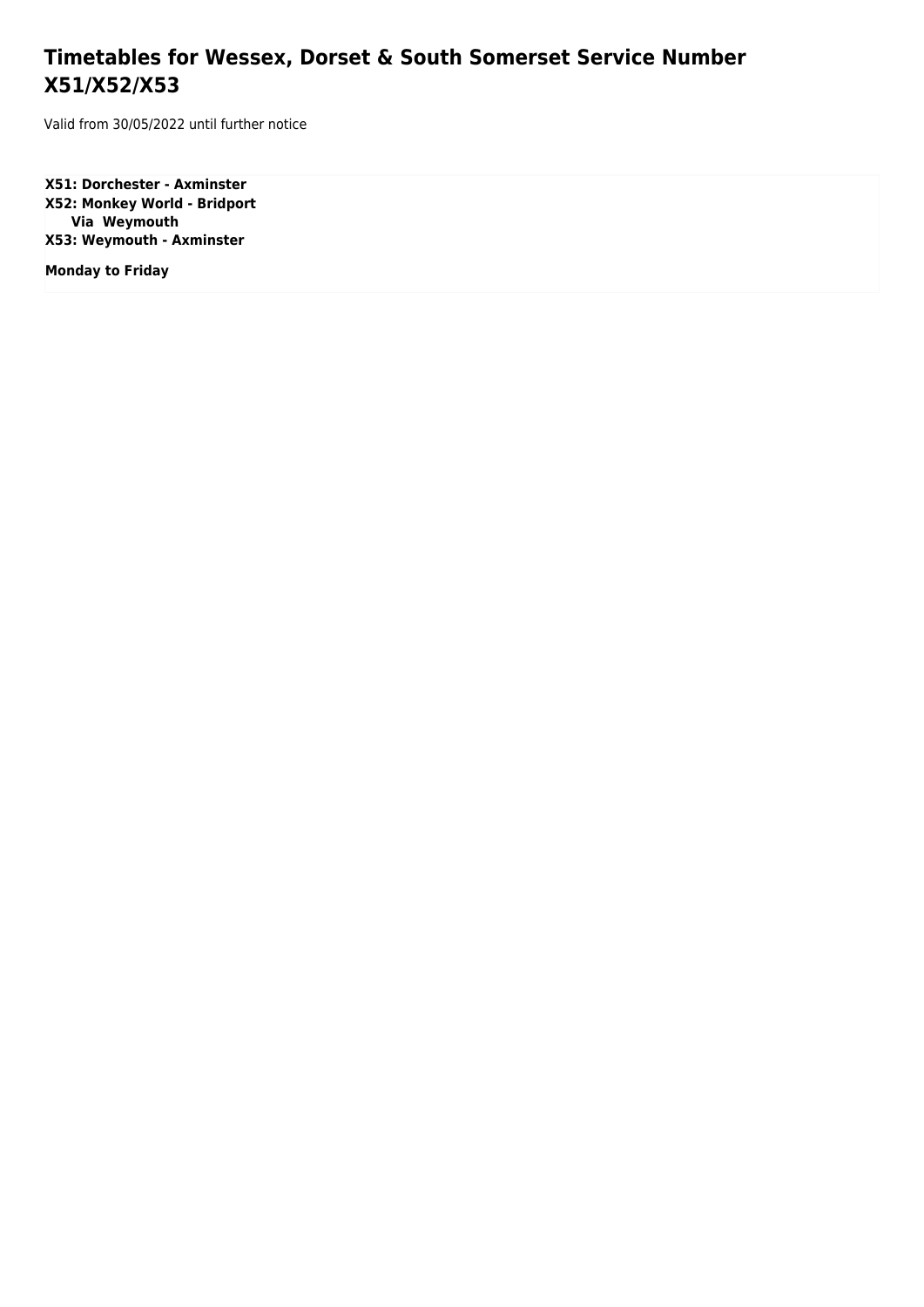| <b>Service No.:</b>                               | X53      | X53  | <b>X51</b> | X52                           | X53  | <b>X51</b> | X52                                          | X53  | <b>X51</b>                    | <b>X52</b> |
|---------------------------------------------------|----------|------|------------|-------------------------------|------|------------|----------------------------------------------|------|-------------------------------|------------|
| Notes:                                            |          |      |            |                               |      |            |                                              |      |                               |            |
| Weymouth College - 1200DOZ04924                   |          |      |            |                               |      |            |                                              |      |                               |            |
| Bovington, Tank Museum - 1200DOB20306             |          |      | ----       |                               |      |            |                                              |      | ----                          |            |
| <b>Monkey World - 1200022840</b>                  |          |      |            |                               |      |            |                                              |      | ----                          | 1008       |
| Wool Station arr - 1200DOB20309                   |          | ---- | $---$      | ----                          | ---- |            |                                              | ---- | ----                          | 1013       |
| Wool Station dep - 1200DOB20309                   |          |      |            |                               |      |            |                                              | ---- | ----                          | 1016       |
| War Memorial - 1200DOB20316                       |          |      | ----       | ----                          |      |            |                                              | ---- | ----                          | 1025       |
| Lulworth Cove arr - 1200DOB20317                  |          | ---- | $---$      | ----                          |      |            |                                              | ---- | ----                          | 1029       |
| Lulworth Cove dep - 1200DOB20317                  |          |      |            |                               |      |            |                                              | ---- | ----                          | 1031       |
| Durdle Door Park Entrance - 1200DOB20318          |          |      |            |                               |      |            |                                              |      | ----                          | 1036       |
| Winfrith, Red Lion - 1200DOB20339                 |          | ---- | ----       | ----                          | ---- |            | ----                                         | ---- | ----                          | 1044       |
| Osmington, Chapel Lane - 1200DOB20541             |          |      |            |                               |      |            |                                              |      | ----                          | 1054       |
| The Spice Ship - 1200DOB20543                     |          |      |            |                               |      |            |                                              |      | ----                          | 1058       |
| Overcombe Corner - 1200DOB20547                   | $-- -$   | ---- | $---$      | ----                          | ---- | $--- -$    | ----                                         | ---- | ----                          | 1104       |
| Weymouth King's Statue arr - 1200DOB20098         |          |      | ----       |                               |      |            |                                              | ---- | ----                          | 1114       |
| Weymouth King's Statue - 1200DOB20098             |          | 0700 | ----       | 0805                          | ---- | 0911       | 0923                                         | 1023 | 1111                          | 1123       |
| Weymouth Railway Station - 1200DOB20270           | ----     | 0701 | $---$      | 0807                          | ---- | $---$      | 0925                                         | 1025 | $---$                         | 1125       |
| Fiveways - 1200DOB20147                           | ----     | 0706 | $---$      | 0816                          | ---- | $---$      | 0934                                         | 1034 | $\cdots$                      | 1134       |
| Chickerell Meadow Close - 1200DOY38619            | $---$    | 0711 | $-----$    | 0822                          | ---- | $---$      | 0941                                         | 1041 | $-----$                       | 1141       |
| Portesham King's Arms - 1200DOY38623              | ----     | 0718 | $-----$    | 0831                          | ---- | $--- -$    | 0951                                         | 1051 | $\hspace{1.5cm} \textbf{---}$ | 1151       |
| Abbotsbury Ilchester Arms - 1200DOY29340          |          | 0723 | ----       | 0836                          | ---- |            | 0956                                         | 1056 | $---$                         | 1156       |
| Burton Bradstock, Three Horseshoes - 1200DOB20261 | $-- -$   | 0734 | $---$      | 0849                          | ---- | $---$      | 1011                                         | 1111 | $---$                         | 1211       |
| West Bay George Hotel - 1200DOB20263              | $---$    | 0740 | $---$      | 0857                          | ---- | $---$      | 1019                                         | 1119 | $---$                         | 1219       |
| Bridport, East Street - 1200DOB20514              | ----     | ---- | ----       | ----                          | ---- |            | ----                                         | ---- | ----                          |            |
| Colfox School Grounds arr - 1200DOA25045          |          |      |            |                               |      |            |                                              |      |                               |            |
| Colfox School Grounds dep - 1200DOA25045          |          |      |            |                               |      |            |                                              |      |                               |            |
| Dorchester Road, Morrisons - 1200DOB20192         |          | ---- |            |                               | ---- | 0920       | ----                                         | ---- | 1120                          |            |
| Dorchester South Station arr - 1200DOZ04776       |          |      |            |                               |      | 0935       |                                              | ---- | 1135                          |            |
| Dorchester South Station dep - 1200DOZ04776       |          | ---- | 0805       | ----                          | ---- | 0940       | ----                                         | ---- | 1140                          | ----       |
| Dorchester Trinity Street - 1200DOB65074          | ----     | ---- | 0809       | ----                          | ---- | 0945       | $\hspace{1.5cm} \textbf{---} \hspace{1.5cm}$ | ---- | 1145                          | ----       |
| Dorset County Hospital - 1200DOB20443             | $-----$  | ---- | 0813       | $\cdots$                      | ---- | 0951       | ----                                         | ---- | 1151                          | ----       |
| Poundbury Queen Mother Square - 1200DOA90929      | ----     | ---- | 0817       | ----                          | ---- | 0957       | ----                                         | ---- | 1157                          | ----       |
| Winterbourne Abbas Coach & Horses - 1200DOB20454  | ----     | ---- | 0825       | $\hspace{1.5cm} \textbf{---}$ | ---- | 1007       | ----                                         | ---- | 1207                          | $\cdots$   |
| Lee Lane - 1200DOB20462                           | ----     | ---- | 0838       | ----                          | ---- | 1020       | ----                                         | ---- | 1220                          | ----       |
| Bridport West Street - 1200DOB20265               | $---$    | 0748 | 0842       | 0910                          | 0937 | 1032       | 1032                                         | 1132 | 1232                          | 1232       |
| Bridport Bus Station arr - 1200DOB20266           | $\cdots$ | 0750 | 0845       | $\cdots$                      | 0942 | 1037       | ----                                         | 1137 | 1237                          | ----       |
| Bridport Bus Station dep - 1200DOB20266           | 0642     | 0752 | 0847       | $\hspace{1.5cm} \textbf{---}$ | 0945 | 1045       | ----                                         | 1145 | 1245                          | ----       |
| Chideock Bridge - 1200DOB20470                    | 0649     | 0759 | 0855       | $\hspace{1.5cm} \textbf{---}$ | 0954 | 1054       | ----                                         | 1154 | 1254                          | ----       |
| Morcombelake Ship Knapp - 1200DOB20472            | 0653     | 0803 | 0900       | ----                          | 1000 | 1100       | ----                                         | 1200 | 1300                          | ----       |
| Charmouth Church - 1200DOB20476                   | 0658     | 0809 | 0908       | ----                          | 1008 | 1108       | ----                                         | 1208 | 1308                          | ----       |
| Lyme Regis, Square - 1200DOB20485                 | 0706     | 0818 | 0921       | ----                          | 1021 | 1121       | ----                                         | 1221 | 1321                          | ----       |
| Woodroffe School - 1200DOB20490                   | 0711     | 0823 | 0929       | ----                          | 1029 | 1129       | ----                                         | 1229 | 1329                          | ----       |
| <b>Talbot Arms - 1100DEA56949</b>                 | 0714     | 0826 | 0932       | $\overline{\phantom{a}}$      | 1032 | 1132       | ----                                         | 1232 | 1332                          | ----       |
| Hunters Lodge Inn - 1100DEB10411                  | 0719     | 0834 | 0938       | ----                          | 1038 | 1138       | ----                                         | 1238 | 1338                          | ----       |
| Axminster Railway Station - 1100DEB10417          | 0727     | 0843 | 0950       | ----                          | 1050 | 1150       | ----                                         | 1250 | 1350                          | $\cdots$   |
| Bridport Bus Station - 1200DOB20266               |          |      | ----       | 0915                          | ---- | ----       | 1037                                         | ---- | ----                          | 1237       |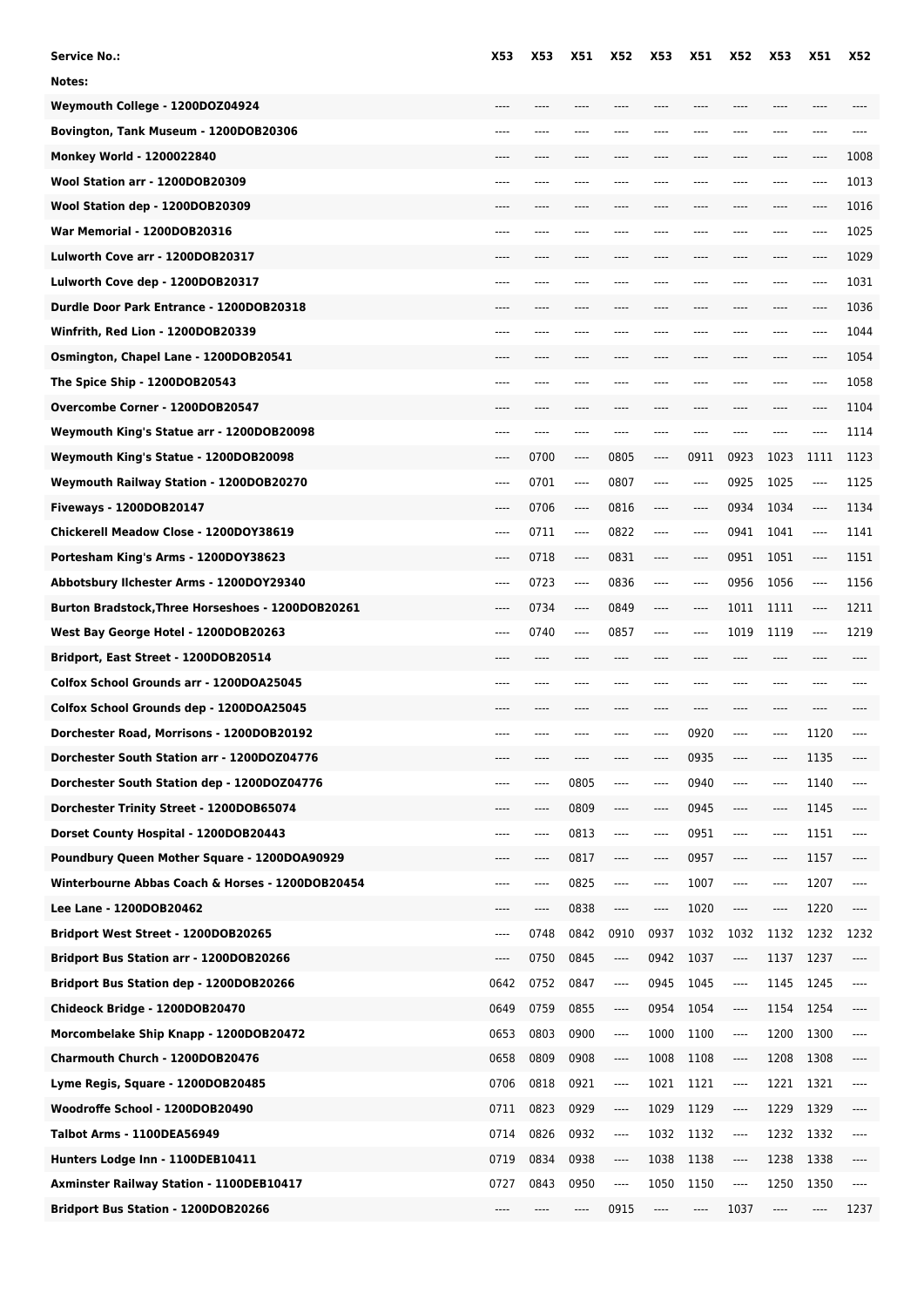| Service No.:                                      | X53  | <b>X51</b>                    | <b>X51</b> | <b>X52</b> | <b>X51</b>                    | X53   | X53   | X51  | X52                           | X53   |
|---------------------------------------------------|------|-------------------------------|------------|------------|-------------------------------|-------|-------|------|-------------------------------|-------|
| Notes:                                            |      | Sch                           | NSch       |            | Sch                           | Sch   | NSch  |      |                               |       |
| Weymouth College - 1200DOZ04924                   | ---- | $---$                         | ----       | ----       | ----                          | $---$ | ----  | ---- | $---$                         |       |
| Bovington, Tank Museum - 1200DOB20306             | ---- | ----                          | ----       |            |                               | ----  | ----  | ---- | $---$                         |       |
| Monkey World - 1200022840                         |      |                               | ----       | 1205       | ----                          |       |       | ---- | 1405                          |       |
| Wool Station arr - 1200DOB20309                   | ---- | ----                          | ----       | 1210       | $---$                         | ----  | ----  | ---- | 1410                          | ----  |
| Wool Station dep - 1200DOB20309                   |      |                               | ----       | 1214       | ----                          | ----  | ----  | ---- | 1414                          | ----  |
| War Memorial - 1200DOB20316                       | ---- | ----                          | ----       | 1223       | ----                          | ----  | ----  | ---- | 1423                          | ----  |
| Lulworth Cove arr - 1200DOB20317                  |      |                               | ----       | 1227       | $-----$                       | ----  | ----  | ---- | 1427                          | ----  |
| Lulworth Cove dep - 1200DOB20317                  | ---- |                               | ----       | 1229       | $\cdots$                      | ----  | ----  | ---- | 1429                          | ----  |
| Durdle Door Park Entrance - 1200DOB20318          |      |                               | ----       | 1234       |                               |       |       | ---- | 1434                          |       |
| Winfrith, Red Lion - 1200DOB20339                 | ---- | $---$                         | $---$      | 1242       | $---$                         | ----  | ----  | ---- | 1442                          | ----  |
| Osmington, Chapel Lane - 1200DOB20541             |      |                               | ----       | 1252       | ----                          |       |       | ---- | 1452                          |       |
| The Spice Ship - 1200DOB20543                     | ---- | $---$                         | $---$      | 1256       | ----                          |       | ----  | ---- | 1456                          | ----  |
| Overcombe Corner - 1200DOB20547                   | ---- | $---$                         | ----       | 1302       | $---$                         | ----  | ----  | ---- | 1502                          | $---$ |
| Weymouth King's Statue arr - 1200DOB20098         | ---- | $---$                         | $---$      | 1312       | $- - - -$                     | ----  | ----  | ---- | 1512                          | ----  |
| Weymouth King's Statue - 1200DOB20098             | 1223 | 1311                          | 1311       | 1323       | ----                          | 1423  | 1423  | 1511 | 1523                          | 1623  |
| Weymouth Railway Station - 1200DOB20270           | 1225 | $^{***}$                      | ----       | 1325       | $---$                         | 1425  | 1425  | ---- | 1525                          | 1625  |
| <b>Fiveways - 1200DOB20147</b>                    | 1234 | $\hspace{1.5cm} \textbf{---}$ | ----       | 1334       | $\hspace{1.5cm} \textbf{---}$ | 1434  | 1434  | ---- | 1534                          | 1634  |
| Chickerell Meadow Close - 1200DOY38619            | 1241 | $\cdots$                      | $---$      | 1341       | $\cdots$                      | 1441  | 1441  | ---- | 1541                          | 1641  |
| Portesham King's Arms - 1200DOY38623              | 1251 | $\cdots$                      | ----       | 1351       | $-----$                       | 1451  | 1451  | ---- | 1551                          | 1651  |
| Abbotsbury Ilchester Arms - 1200DOY29340          | 1256 | $---$                         | ----       | 1356       | ----                          | 1456  | 1456  | ---- | 1556                          | 1656  |
| Burton Bradstock, Three Horseshoes - 1200DOB20261 | 1311 | ----                          | ----       | 1411       | $\hspace{1.5cm} \textbf{---}$ | 1511  | 1511  | ---- | 1611                          | 1711  |
| West Bay George Hotel - 1200DOB20263              | 1319 | $---$                         | $---$      | 1419       | ----                          | 1519  | 1519  | ---- | 1619                          | 1719  |
| Bridport, East Street - 1200DOB20514              | ---- | $---$                         | ----       | $---$      | $---$                         | 1532  | $---$ | ---- | $---$                         | ----  |
| Colfox School Grounds arr - 1200DOA25045          | ---- |                               |            | ----       |                               | 1539  | ----  | ---- | ----                          |       |
| Colfox School Grounds dep - 1200DOA25045          |      |                               |            |            |                               | 1548  |       |      |                               |       |
| Dorchester Road, Morrisons - 1200DOB20192         | ---- | 1320                          | 1320       |            |                               |       | ----  | 1520 | ----                          |       |
| Dorchester South Station arr - 1200DOZ04776       | ---- | 1335                          | 1335       |            |                               |       | ----  | 1535 | ----                          |       |
| Dorchester South Station dep - 1200DOZ04776       | ---- | 1340                          | 1340       | ----       |                               | ----  | ----  | 1540 | $-----$                       | ----  |
| Dorchester Trinity Street - 1200DOB65074          | ---- | 1345                          | 1345       | ----       | ----                          | ----  | ----  | 1545 | $\hspace{1.5cm} \textbf{---}$ |       |
| Dorset County Hospital - 1200DOB20443             | ---- | 1351                          | 1351       | ----       | ----                          | ----  | ----  | 1551 | $\hspace{1.5cm} \textbf{---}$ | ----  |
| Poundbury Queen Mother Square - 1200DOA90929      | ---- | 1357                          | 1357       | ----       | ----                          | ----  | ----  | 1557 | $\hspace{1.5cm} \textbf{---}$ | ----  |
| Winterbourne Abbas Coach & Horses - 1200DOB20454  | ---- | 1407                          | 1407       | ----       |                               | ----  | ----  | 1607 | $\cdots$                      | ----  |
| Lee Lane - 1200DOB20462                           | ---- | 1420                          | 1420       | ----       | $\cdots$                      | ----  | ----  | 1620 | $\hspace{1.5cm} \textbf{---}$ | ----  |
| Bridport West Street - 1200DOB20265               | 1332 | 1432                          | 1432       | 1432       | $\hspace{1.5cm} \textbf{---}$ | 1558  | 1532  | 1632 | 1632                          | 1732  |
| Bridport Bus Station arr - 1200DOB20266           | 1337 | 1437                          | 1437       | ----       | ----                          | 1603  | 1537  | 1637 | ----                          | 1737  |
| Bridport Bus Station dep - 1200DOB20266           | 1345 | ----                          | 1445       | ----       | 1501                          | 1607  | 1545  | 1645 | $\cdots$                      | 1745  |
| Chideock Bridge - 1200DOB20470                    | 1354 | $\cdots$                      | 1454       | ----       | 1510                          | 1616  | 1554  | 1654 | $\cdots$                      | 1754  |
| Morcombelake Ship Knapp - 1200DOB20472            | 1400 | ----                          | 1500       | ----       | 1516                          | 1622  | 1600  | 1700 | ----                          | 1800  |
| Charmouth Church - 1200DOB20476                   | 1408 | ----                          | 1508       | ----       | 1524                          | 1630  | 1608  | 1708 | ----                          | 1808  |
| Lyme Regis, Square - 1200DOB20485                 | 1421 | ----                          | 1521       | ----       | 1537                          | 1640  | 1621  | 1721 | ----                          | 1821  |
| Woodroffe School - 1200DOB20490                   | 1429 | ----                          | 1529       | ----       | 1545                          | 1647  | 1629  | 1729 | ----                          | 1829  |
| Talbot Arms - 1100DEA56949                        | 1432 | ----                          | 1532       | ----       | 1548                          | 1650  | 1632  | 1732 | ----                          | 1832  |
|                                                   |      |                               |            |            |                               |       |       |      |                               |       |
| Hunters Lodge Inn - 1100DEB10411                  | 1438 | ----                          | 1538       | ----       | 1554                          | 1656  | 1638  | 1738 | ----                          | 1837  |
| Axminster Railway Station - 1100DEB10417          | 1450 | $\cdots$                      | 1550       | ----       | 1606                          | 1706  | 1650  | 1750 | ----                          | 1845  |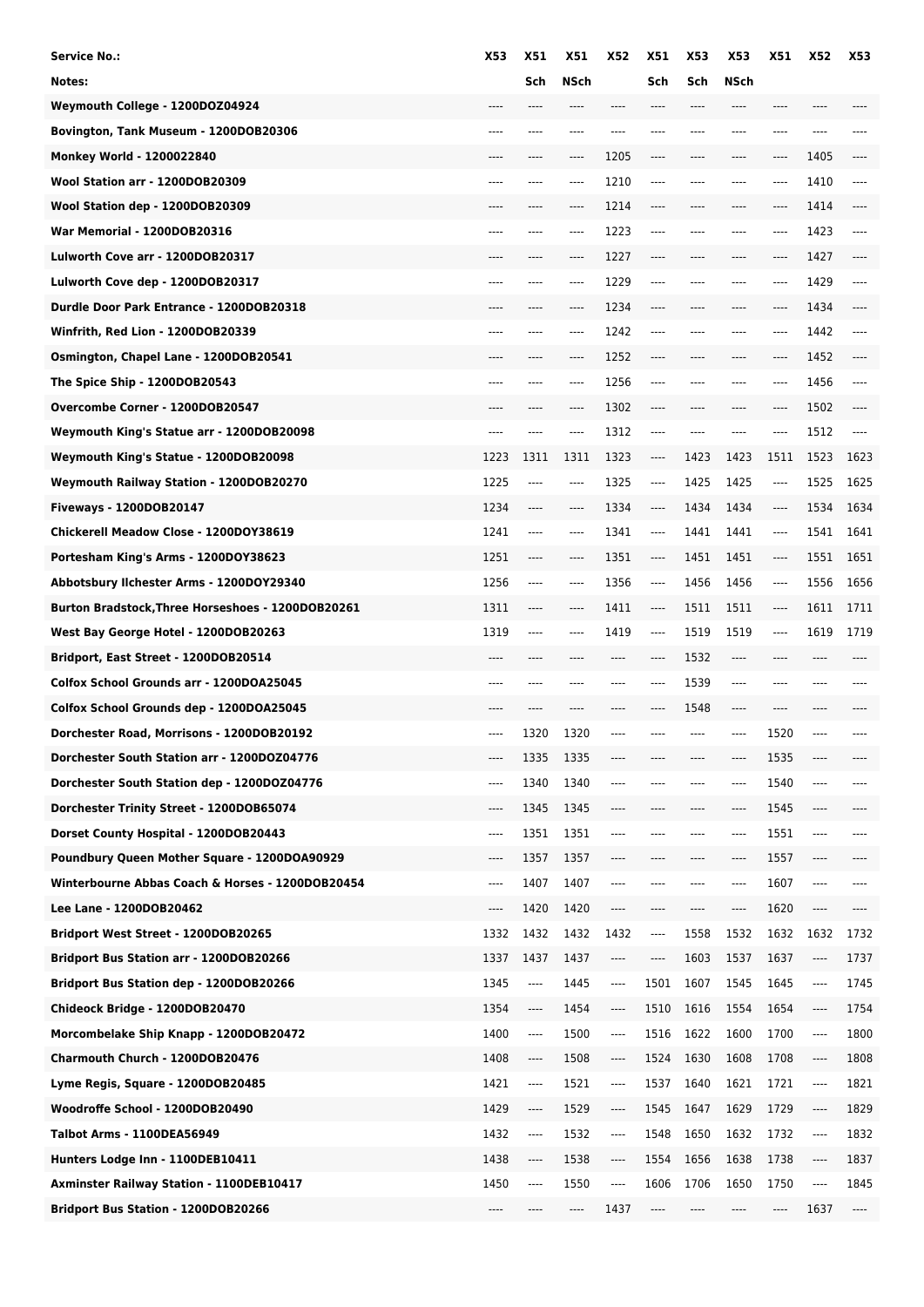| <b>Service No.:</b>                               | X53      | <b>X52</b> | X52       | X51      | X53                      | <b>X51</b> |
|---------------------------------------------------|----------|------------|-----------|----------|--------------------------|------------|
| Notes:                                            | Sch      |            |           |          |                          |            |
| Weymouth College - 1200DOZ04924                   | 1700     | ----       | ----      | ----     | ----                     |            |
| Bovington, Tank Museum - 1200DOB20306             | $---$    | $---$      | $- - - -$ | $---$    | $---$                    | ----       |
| Monkey World - 1200022840                         | ----     | 1605       | 1805      | ----     | ----                     | ----       |
| Wool Station arr - 1200DOB20309                   | ----     | 1610       | 1810      | ----     | ----                     |            |
| Wool Station dep - 1200DOB20309                   | ----     | 1614       | 1813      | ----     | ----                     |            |
| War Memorial - 1200DOB20316                       | $---$    | 1623       | 1822      | ----     | $---$                    | ----       |
| Lulworth Cove arr - 1200DOB20317                  | ----     | 1627       | 1826      | ----     |                          |            |
| Lulworth Cove dep - 1200DOB20317                  | $---$    | 1629       | 1828      | ----     | $---$                    | ----       |
| Durdle Door Park Entrance - 1200DOB20318          | ----     | 1634       | 1833      | ----     | ----                     | ----       |
| Winfrith, Red Lion - 1200DOB20339                 | ----     | 1642       | 1841      | ----     | ----                     |            |
| Osmington, Chapel Lane - 1200DOB20541             | ----     | 1652       | 1851      | ----     | ----                     | ----       |
| The Spice Ship - 1200DOB20543                     | ----     | 1656       | 1855      | ----     | $---$                    | ----       |
| Overcombe Corner - 1200DOB20547                   | ----     | 1702       | 1901      | ----     | ----                     |            |
| Weymouth King's Statue arr - 1200DOB20098         | $\cdots$ | 1712       | 1911      | ----     | $\cdots$                 | ----       |
| Weymouth King's Statue - 1200DOB20098             | 1710     | 1723       | $---$     | 1728     | 1825                     | ----       |
| Weymouth Railway Station - 1200DOB20270           | 1712     | 1725       | $^{***}$  | ----     | 1826                     |            |
| Fiveways - 1200DOB20147                           | 1721     | 1734       | ----      | ----     | 1831                     | ----       |
| Chickerell Meadow Close - 1200DOY38619            | 1728     | 1741       | $---$     | ----     | 1836                     | ----       |
| Portesham King's Arms - 1200DOY38623              | 1738     | 1751       | ----      | ----     | 1843                     |            |
| Abbotsbury Ilchester Arms - 1200DOY29340          | 1743     | 1756       | $---$     | $---$    | 1848                     | $- - - -$  |
| Burton Bradstock, Three Horseshoes - 1200DOB20261 | 1758     | 1811       | $- - - -$ | ----     | 1859                     | ----       |
| West Bay George Hotel - 1200DOB20263              | 1806     | 1818       | $^{***}$  | ----     | 1905                     |            |
| Bridport, East Street - 1200DOB20514              | $---$    | $---$      | ----      | ----     | $---$                    | ----       |
| Colfox School Grounds arr - 1200DOA25045          | ----     | $- - - -$  | $- - - -$ | ----     | $- - - -$                | ----       |
| Colfox School Grounds dep - 1200DOA25045          | ----     | ----       | ----      | ----     | ----                     |            |
| Dorchester Road, Morrisons - 1200DOB20192         | $---$    | $---$      | $---$     | 1737     | $\overline{\phantom{a}}$ | ----       |
| Dorchester South Station arr - 1200DOZ04776       | ----     | ----       | $---$     | 1752     | ----                     | ----       |
| Dorchester South Station dep - 1200DOZ04776       |          |            | $^{***}$  | 1757     | ----                     | 1855       |
| Dorchester Trinity Street - 1200DOB65074          | ----     | $---$      | $---$     | 1802     | $---$                    | 1859       |
| Dorset County Hospital - 1200DOB20443             | ----     | ----       | $- - - -$ | 1806     | ----                     | 1903       |
| Poundbury Queen Mother Square - 1200DOA90929      |          |            | ----      | 1810     | ----                     | 1907       |
| Winterbourne Abbas Coach & Horses - 1200DOB20454  | ----     | $^{***}$   | $^{***}$  | 1818     | $\cdots$                 | 1915       |
| Lee Lane - 1200DOB20462                           | ----     | ----       | ----      | 1830     | $\cdots$                 | 1927       |
| Bridport West Street - 1200DOB20265               | 1814     | 1828       | ----      | 1835     | 1913                     | 1932       |
| Bridport Bus Station arr - 1200DOB20266           | 1816     | ----       | ----      | 1837     | 1915                     | 1934       |
| Bridport Bus Station dep - 1200DOB20266           | 1818     | ----       | ----      | 1839     | $---$                    | ----       |
| Chideock Bridge - 1200DOB20470                    | 1820     | ----       | ----      | 1846     | ----                     |            |
| Morcombelake Ship Knapp - 1200DOB20472            | 1824     | ----       | ----      | 1850     | ----                     | ----       |
| Charmouth Church - 1200DOB20476                   | 1829     | ----       | $---$     | 1855     | ----                     | ----       |
| Lyme Regis, Square - 1200DOB20485                 | 1837     | ----       | $\cdots$  | 1903     | $\overline{\phantom{a}}$ | ----       |
| Woodroffe School - 1200DOB20490                   | 1842     | ----       | ----      | 1908     | ----                     | ----       |
| Talbot Arms - 1100DEA56949                        | 1845     | $---$      | $^{***}$  | 1911     | $\cdots$                 | ----       |
| Hunters Lodge Inn - 1100DEB10411                  | ----     | ----       | ----      | $\cdots$ | ----                     | ----       |
| Axminster Railway Station - 1100DEB10417          | ----     | $^{***}$   | ----      | ----     | ----                     | ----       |
| Bridport Bus Station - 1200DOB20266               | ----     | 1831       | ----      | ----     | ----                     | ----       |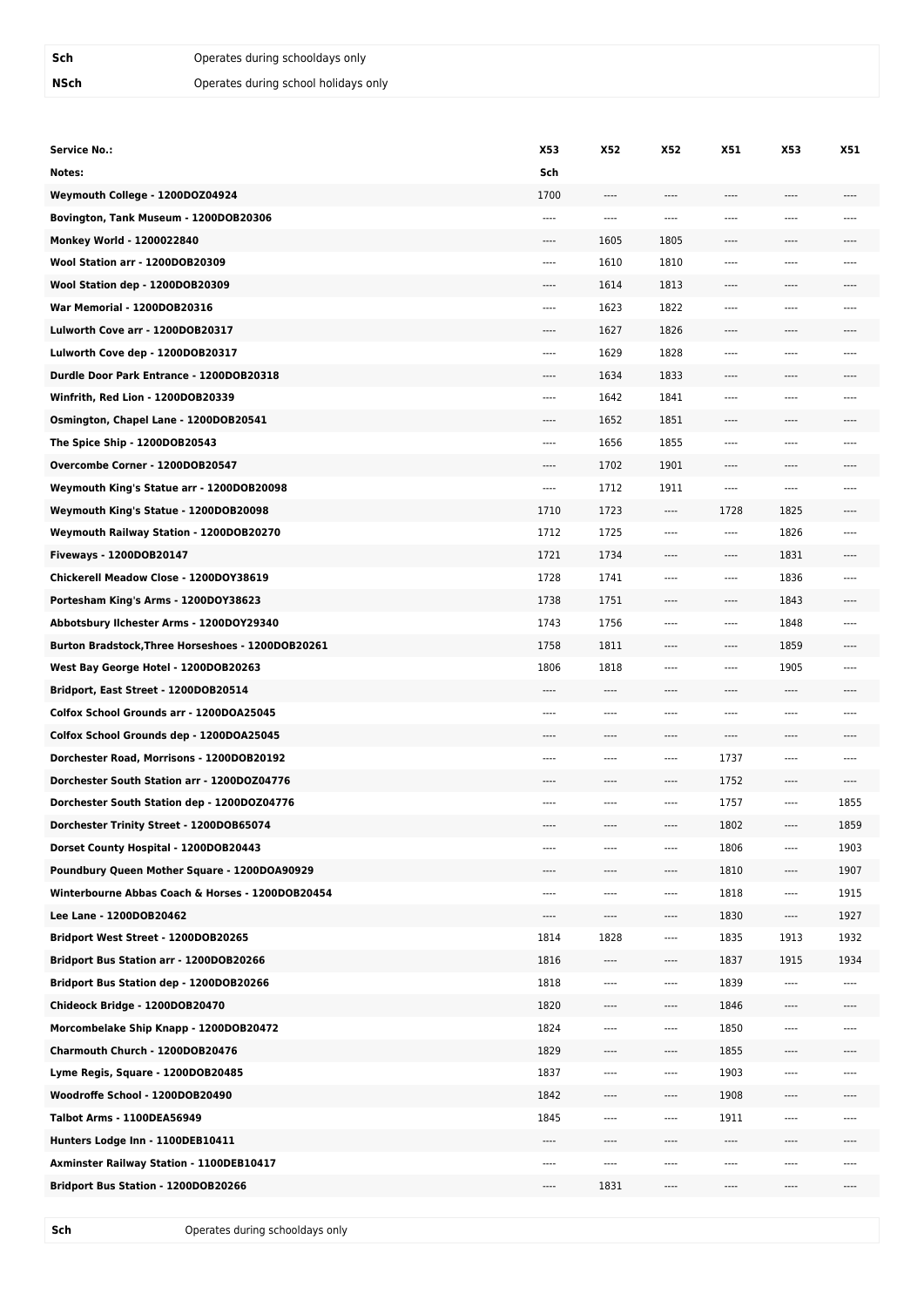## **X51: Axminster - Dorchester X52: Bridport - Monkey World Via Weymouth X53: Axminster - Weymouth**

## **Monday to Friday**

| <b>Service No.:</b>                               | X51       | X53      | X53     | X51                      | X53  | X53   | X51       | X52                      | X52   | X53                           |
|---------------------------------------------------|-----------|----------|---------|--------------------------|------|-------|-----------|--------------------------|-------|-------------------------------|
| Notes:                                            |           | Sch      | NSch    | Sch                      | Sch  | NSch  |           |                          |       |                               |
| Axminster Railway Station - 1100DEB10417          |           | ----     | ----    | ----                     | ---- | ----  | 0815      | $---$                    | ----  | 0915                          |
| Hunters Lodge Inn - 1100DEB10412                  | ----      | $---$    | $---$   | $---$                    | ---- | $---$ | 0826      | $- - - -$                | ----  | 0926                          |
| Talbot Arms - 1100DEA56948                        | $---$     | 0635     | 0638    | ----                     | 0729 | 0733  | 0832      | ----                     | ----  | 0932                          |
| Woodroffe School - 1200DOB20492                   | ----      | 0638     | 0641    | $-----$                  | 0732 | 0736  | 0835      | $---$                    | ----  | 0935                          |
| Lyme Regis Post Office - 1200DOB65012             |           | 0643     | 0646    | $-----$                  | 0736 | 0741  | 0842      | $---$                    | ----  | 0942                          |
| Charmouth opp Church - 1200DOB20503               | ----      | 0652     | 0655    | $---$                    | 0745 | 0750  | 0854      | ----                     | ----  | 0954                          |
| Morcombelake Ship Knapp - 1200DOB20506            | ----      | 0658     | 0701    | ----                     | 0751 | 0756  | 0903      | $---$                    | ----  | 1003                          |
| Chideock Bridge - 1200DOB20508                    | $---$     | 0703     | 0706    | $\overline{\phantom{a}}$ | 0756 | 0801  | 0908      | $\overline{\phantom{a}}$ | ----  | 1008                          |
| Bridport Bus Station arr - 1200DOB20266           | ----      | 0711     | 0714    | $---$                    | 0804 | 0813  | 0920      | $- - - -$                | ----  | 1020                          |
| Bridport Bus Station dep - 1200DOB20266           | 0715      | 0716     | 0719    | 0735                     | 0806 | 0823  | 0928      | ----                     | 0928  | 1028                          |
| Bridport West Street - 1200DOB20513               | 0718      | 0719     | 0722    | 0738                     | 0809 | 0828  | 0933      | $- - - -$                | 0933  | 1033                          |
| Colfox School Grounds arr - 1200DOA25045          |           | ----     | ----    | $---$                    | 0817 | ----  | ----      | ----                     | ---   |                               |
| Colfox School Grounds dep - 1200DOA25045          | ----      | $---$    | ----    | $---$                    | 0824 | ----  | ----      | ----                     | ----  |                               |
| West Bay George Hotel - 1200DOB20263              | $---$     | 0729     | 0732    | $^{***}$                 | 0837 | 0841  | ----      | ----                     | 0946  | 1046                          |
| Burton Bradstock, Anchor Inn - 1200DOZ04875       | ----      | 0736     | 0739    | $-----$                  | 0844 | 0848  | ----      | ----                     | 0953  | 1053                          |
| Abbotsbury Ilchester Arms - 1200DOB20251          | $---$     | 0749     | 0752    | $\overline{\phantom{a}}$ | 0858 | 0902  | ----      | $---$                    | 1007  | 1107                          |
| Portesham Kings Arms - 1200DOB20252               | ----      | 0754     | 0757    | ----                     | 0904 | 0908  | ----      | ----                     | 1013  | 1113                          |
| Chickerell Meadow Close - 1200DOB20170            | $---$     | 0802     | 0805    | $-----$                  | 0913 | 0917  | ----      | $---$                    | 1022  | 1122                          |
| Budmouth College grounds - 1200DOA25071           |           | 0808     | ----    | ----                     | ---- |       | ----      |                          | ----  |                               |
| Fiveways - 1200DOA91132                           | $- - - -$ | 0811     | 0811    | $---$                    | 0919 | 0923  | $- - - -$ | $---$                    | 1028  | 1128                          |
| Weymouth, Commercial Road - 1200DOY38811          | ----      | 0821     | 0821    | ----                     | 0929 | 0933  | ----      | ----                     | 1038  | 1138                          |
| Lee Lane - 1200DOB20517                           | 0722      | ----     | $---$   | 0742                     | ---- | ----  | 0940      | ----                     | ----  |                               |
| Winterbourne Abbas opp Church - 1200DOB20527      | 0735      | $---$    | ----    | 0755                     | ---- | ----  | 0955      | ----                     |       |                               |
| Poundbury Queen Mother Square - 1200DOA90928      | 0743      | $---$    | $---$   | 0803                     | ---- | ----  | 1004      | ----                     | ----  |                               |
| Dorset County Hospital Bridport Rd - 1200DOB20536 | 0748      | ----     | $---$   | 0808                     | ---- | ----  | 1009      | ----                     | ----  |                               |
| Brewery Square - 1200DOB20212                     | 0756      | $^{***}$ | $-----$ | 0817                     | ---- | ----  | 1018      | ----                     | ---   |                               |
| Dorchester South Station arr - 1200DOZ04776       | 0758      | $---$    | $---$   | 0819                     | ---- | ----  | 1020      | ----                     | $---$ |                               |
| Dorchester South Station dep - 1200DOZ04776       |           | ----     | ----    | 0822                     | ---- | ----  | 1023      |                          | ---   |                               |
| Tesco Stores - 1200DOB20215                       |           | ----     | ----    | 0825                     | ---- | ----  | 1026      | ----                     | ----  |                               |
| Dorchester Road, Morrisons - 1200DOB20229         | ----      |          | ----    | 0840                     | ---- | ----  | 1041      | $---$                    | $---$ |                               |
| Weymouth King's Statue [K6] - 1200DOB20098        | $---$     | 0823     | 0823    | 0848                     | 0931 | 0935  | 1049      | ----                     | ----  | 1140                          |
| Weymouth King's Statue [K6] - 1200DOB20098        |           | ----     | ----    | $---$                    |      |       | ----      |                          | ----  |                               |
| Weymouth College - 1200DOZ04924                   |           |          |         |                          |      |       |           |                          | ----  | ----                          |
| Weymouth King's Statue [K6] arr - 1200DOB20851    |           | ----     | ----    | $---$                    | ---- | ----  | ----      | $---$                    | 1040  | $---$                         |
| Weymouth King's Statue [K6] dep - 1200DOB20851    |           |          |         |                          |      |       | ----      | 0900                     | 1050  | ----                          |
| Overcombe Corner - 1200DOB20274                   |           | ----     | ----    | ----                     | ---- | ----  | ----      | 0906                     | 1056  | $\cdots$                      |
| The Spice Ship - 1200DOB20278                     |           | ----     |         | $- - - -$                |      | ----  | ----      | 0911                     | 1101  | ----                          |
| Osmington, Chapel Lane - 1200DOB20282             | ----      | ----     | ----    | $---$                    | ---- | ----  | ----      | 0914                     | 1104  | $\overline{\phantom{a}}$      |
| Winfrith Newburgh opp Post Office - 1200DOB20321  | ----      | ----     | ----    | ----                     |      | ----  | ----      | 0926                     | 1116  | $\hspace{1.5cm} \textbf{---}$ |
| Durdle Door Park entrance - 1200DOB20839          |           | ----     | ----    | $\overline{\phantom{a}}$ | ---- | ----  | ----      | 0932                     | 1122  | $\cdots$                      |
| Lulworth Cove arr - 1200DOB20317                  |           | ----     | ----    | $---$                    |      | ----  | ----      | 0937                     | 1127  | $-----$                       |
| Lulworth Cove dep - 1200DOB20317                  |           | ----     |         | ---                      |      | ----  | ----      | 0939                     | 1129  | $---$                         |
| War Memorial - 1200DOB20840                       | ----      | ----     | ----    | ----                     |      | ----  | ----      | 0941                     | 1131  | $-----$                       |
| Wool Station arr - 1200DOB20309                   |           | ----     | ----    | $---$                    | ---- | ----  | ----      | 0952                     | 1142  | $\cdots$                      |
| Wool Station dep - 1200DOB20309                   |           | ----     |         | ----                     |      | ----  | ----      | 0954                     | 1144  | $\cdots$                      |
| Bovington, Tank Museum - 1200DOB20306             |           | ----     | ----    | $- - - -$                |      | ----  | ----      | 1000                     | 1150  | $^{***}$                      |
| Monkey World - 1200022840                         |           |          |         |                          |      |       | ----      | 1006                     | 1156  | $\overline{\phantom{a}}$      |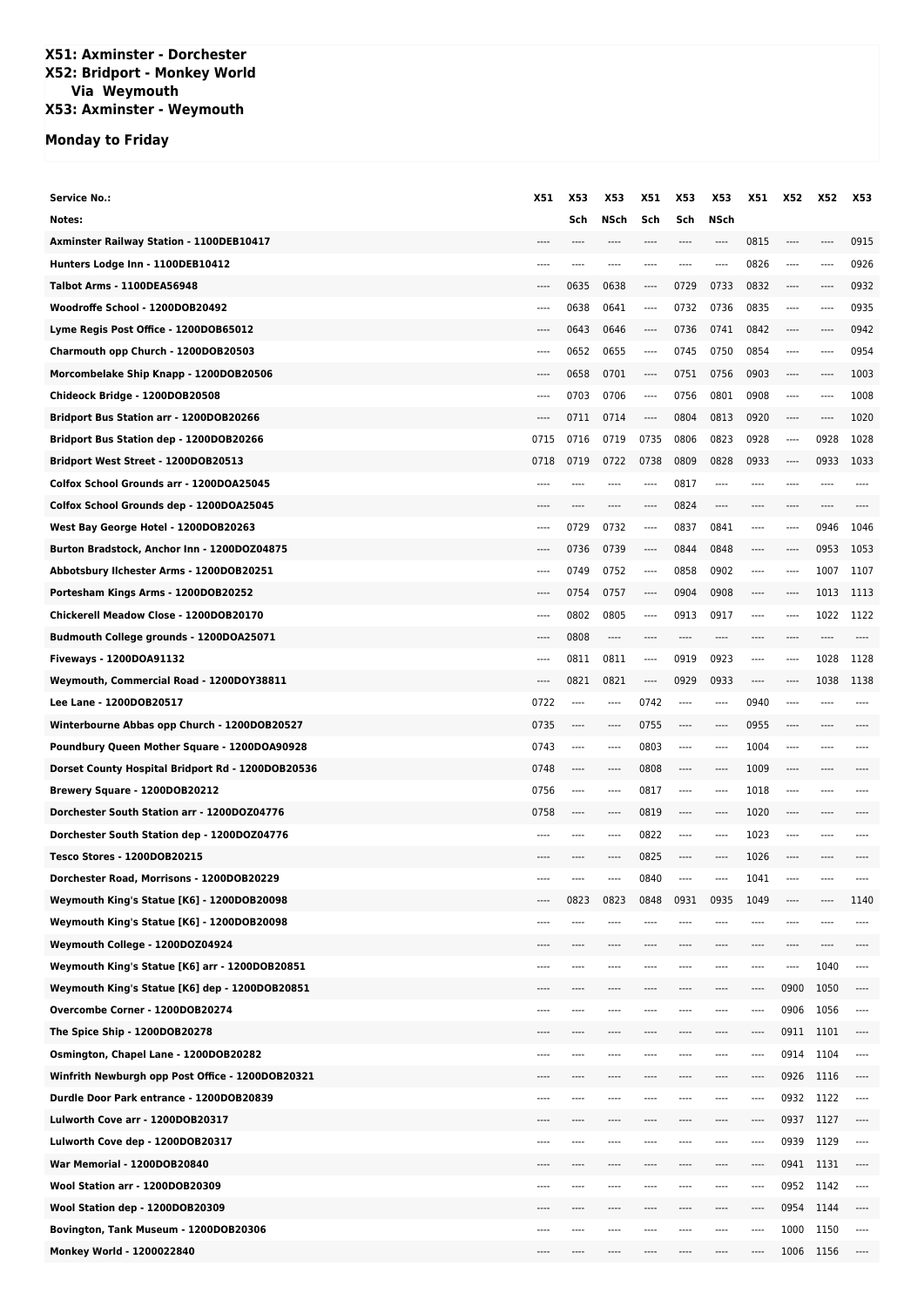| Service No.:                                      | X51       | X52      | X53       | X51                       | X52  | X53      | X51                                           | X52       | X53       | X52       |
|---------------------------------------------------|-----------|----------|-----------|---------------------------|------|----------|-----------------------------------------------|-----------|-----------|-----------|
| Notes:                                            |           |          |           |                           |      |          |                                               |           |           |           |
| Axminster Railway Station - 1100DEB10417          | 1015      | ----     | 1115      | 1215                      | ---- | 1315     | 1415                                          | ----      | 1525      | ----      |
| Hunters Lodge Inn - 1100DEB10412                  | 1026      | ----     | 1126      | 1226                      | ---- | 1326     | 1426                                          | $---$     | 1536      | $- - - -$ |
| Talbot Arms - 1100DEA56948                        | 1032      | ----     | 1132      | 1232                      | ---- | 1332     | 1432                                          | ----      | 1542      | ----      |
| Woodroffe School - 1200DOB20492                   | 1035      | $---$    | 1135      | 1235                      | ---- | 1335     | 1435                                          | $- - - -$ | 1545      | $^{***}$  |
| Lyme Regis Post Office - 1200DOB65012             | 1042      | ----     | 1142      | 1242                      | ---- | 1342     | 1442                                          | ----      | 1552      | ----      |
| Charmouth opp Church - 1200DOB20503               | 1054      | $---$    | 1154      | 1254                      | ---- | 1354     | 1454                                          | ----      | 1604      | ----      |
| Morcombelake Ship Knapp - 1200DOB20506            | 1103      | $---$    | 1203      | 1303                      | ---- | 1403     | 1503                                          | ----      | 1613      |           |
| Chideock Bridge - 1200DOB20508                    | 1108      | $---$    | 1208      | 1308                      | ---- | 1408     | 1508                                          | $---$     | 1618      | $\cdots$  |
| Bridport Bus Station arr - 1200DOB20266           | 1120      | $\cdots$ | 1220      | 1320                      | ---- | 1420     | 1520                                          | ----      | 1630      |           |
| Bridport Bus Station dep - 1200DOB20266           | 1128      | 1128     | 1228      | 1328                      | 1328 | 1428     | 1528                                          | 1528      | 1638      | 1730      |
| Bridport West Street - 1200DOB20513               | 1133      | 1133     | 1233      | 1333                      | 1333 | 1433     | 1533                                          | 1533      | 1643      | 1735      |
| Colfox School Grounds arr - 1200DOA25045          |           |          |           |                           |      |          |                                               |           | ----      |           |
| Colfox School Grounds dep - 1200DOA25045          |           |          |           |                           |      |          |                                               |           |           |           |
| West Bay George Hotel - 1200DOB20263              | ----      | 1146     | 1246      | ----                      | 1346 | 1446     | ----                                          | 1546      | 1656      | 1748      |
| Burton Bradstock, Anchor Inn - 1200DOZ04875       | ----      | 1153     | 1253      | ----                      | 1353 | 1453     | ----                                          | 1553      | 1703      | 1755      |
| Abbotsbury Ilchester Arms - 1200DOB20251          | $- - - -$ | 1207     | 1307      | $\cdots$                  | 1407 | 1507     | $\cdots$                                      | 1607      | 1717      | 1809      |
| Portesham Kings Arms - 1200DOB20252               | ----      | 1213     | 1313      | ----                      | 1413 | 1513     | ----                                          | 1613      | 1723      | 1815      |
| Chickerell Meadow Close - 1200DOB20170            | ----      | 1222     | 1322      | ----                      | 1422 | 1522     | $\cdots$                                      | 1622      | 1732      | 1824      |
| Budmouth College grounds - 1200DOA25071           | ----      |          |           | ----                      |      | ----     | ----                                          |           | ----      |           |
| Fiveways - 1200DOA91132                           | ----      | 1228     | 1328      | $\cdots$                  | 1428 | 1528     | ----                                          | 1628      | 1738      | 1830      |
| Weymouth, Commercial Road - 1200DOY38811          | ----      | 1238     | 1338      | $\hspace{0.05cm}\ldots$ . | 1438 | 1538     | $\hspace{1.5cm} \ldots \hspace{1.5cm} \ldots$ | 1638      | 1748      | 1838      |
| Lee Lane - 1200DOB20517                           | 1140      | ----     | ----      | 1340                      | ---- | ----     | 1540                                          |           | ----      |           |
| Winterbourne Abbas opp Church - 1200DOB20527      | 1155      | ----     | $---$     | 1355                      | ---- | ----     | 1555                                          | ----      | $- - - -$ |           |
| Poundbury Queen Mother Square - 1200DOA90928      | 1204      | ----     | $---$     | 1404                      | ---- | ----     | 1604                                          | $---$     | $\cdots$  | $- - - -$ |
| Dorset County Hospital Bridport Rd - 1200DOB20536 | 1209      | ----     | ----      | 1409                      | ---- | ----     | 1609                                          |           | ----      |           |
| Brewery Square - 1200DOB20212                     | 1218      | ----     | ----      | 1418                      | ---- | ----     | 1618                                          |           | ----      |           |
| Dorchester South Station arr - 1200DOZ04776       | 1220      | ----     | ----      | 1420                      | ---- | ----     | 1620                                          | ----      | ----      |           |
| Dorchester South Station dep - 1200DOZ04776       | 1223      | ----     | $---$     | 1423                      | ---- | ----     | 1623                                          |           | ----      |           |
| Tesco Stores - 1200DOB20215                       | 1226      |          |           | 1426                      |      |          | 1626                                          |           |           |           |
| Dorchester Road, Morrisons - 1200DOB20229         | 1241      | ----     | $- - - -$ | 1441                      | ---- | ----     | 1641                                          |           | ----      |           |
| Weymouth King's Statue [K6] - 1200DOB20098        | 1249      | ----     | 1340      | 1449                      | ---- | 1540     | 1649                                          | ----      | 1750      | $---$     |
| Weymouth King's Statue [K6] - 1200DOB20098        | $- - - -$ | ----     | ----      | ----                      | ---- | ----     | ----                                          | ----      | $^{***}$  | $- - - -$ |
| Weymouth College - 1200DOZ04924                   |           |          |           |                           |      |          |                                               |           |           |           |
| Weymouth King's Statue [K6] arr - 1200DOB20851    | ----      | 1240     | ----      | ----                      | 1440 | ----     | ----                                          | 1640      | $\cdots$  | 1840      |
| Weymouth King's Statue [K6] dep - 1200DOB20851    | ----      | 1250     | ----      | ----                      | 1450 | ----     | ----                                          | 1650      | $^{***}$  | ----      |
| Overcombe Corner - 1200DOB20274                   | ----      | 1256     | ----      |                           | 1456 | ----     |                                               | 1656      | $\cdots$  | ----      |
| The Spice Ship - 1200DOB20278                     | ----      | 1301     | ----      | ----                      | 1501 | ----     | ----                                          | 1701      | $---$     |           |
| Osmington, Chapel Lane - 1200DOB20282             | $- - - -$ | 1304     | $\cdots$  | ----                      | 1504 | ----     | ----                                          | 1704      | $\cdots$  | $- - - -$ |
| Winfrith Newburgh opp Post Office - 1200DOB20321  | $---$     | 1316     | ----      | ----                      | 1516 | ----     | ----                                          | 1716      | ----      | $---$     |
| Durdle Door Park entrance - 1200DOB20839          | ----      | 1322     | ----      |                           | 1522 | ----     | ----                                          | 1722      | $\cdots$  |           |
| Lulworth Cove arr - 1200DOB20317                  | ----      | 1327     | ----      | ----                      | 1527 | ----     | ----                                          | 1727      | $-----$   |           |
| Lulworth Cove dep - 1200DOB20317                  | $- - - -$ | 1329     | $\cdots$  | ----                      | 1529 | ----     | ----                                          | 1729      | $^{***}$  |           |
| War Memorial - 1200DOB20840                       | ----      | 1331     | $\cdots$  | ----                      | 1531 | ----     | ----                                          | 1731      | $---$     | ----      |
| Wool Station arr - 1200DOB20309                   | ----      | 1342     | $\cdots$  | ----                      | 1542 | $\cdots$ | ----                                          | 1742      | $---$     | $- - - -$ |
| Wool Station dep - 1200DOB20309                   | ----      | 1344     | $\cdots$  | ----                      | 1544 | ----     | ----                                          | 1744      | ----      |           |
| Bovington, Tank Museum - 1200DOB20306             |           | 1350     | ----      |                           | 1550 | ----     |                                               | 1750      | ----      |           |
| Monkey World - 1200022840                         |           | 1356     | ----      |                           | 1556 | ----     |                                               | 1756      | ----      |           |